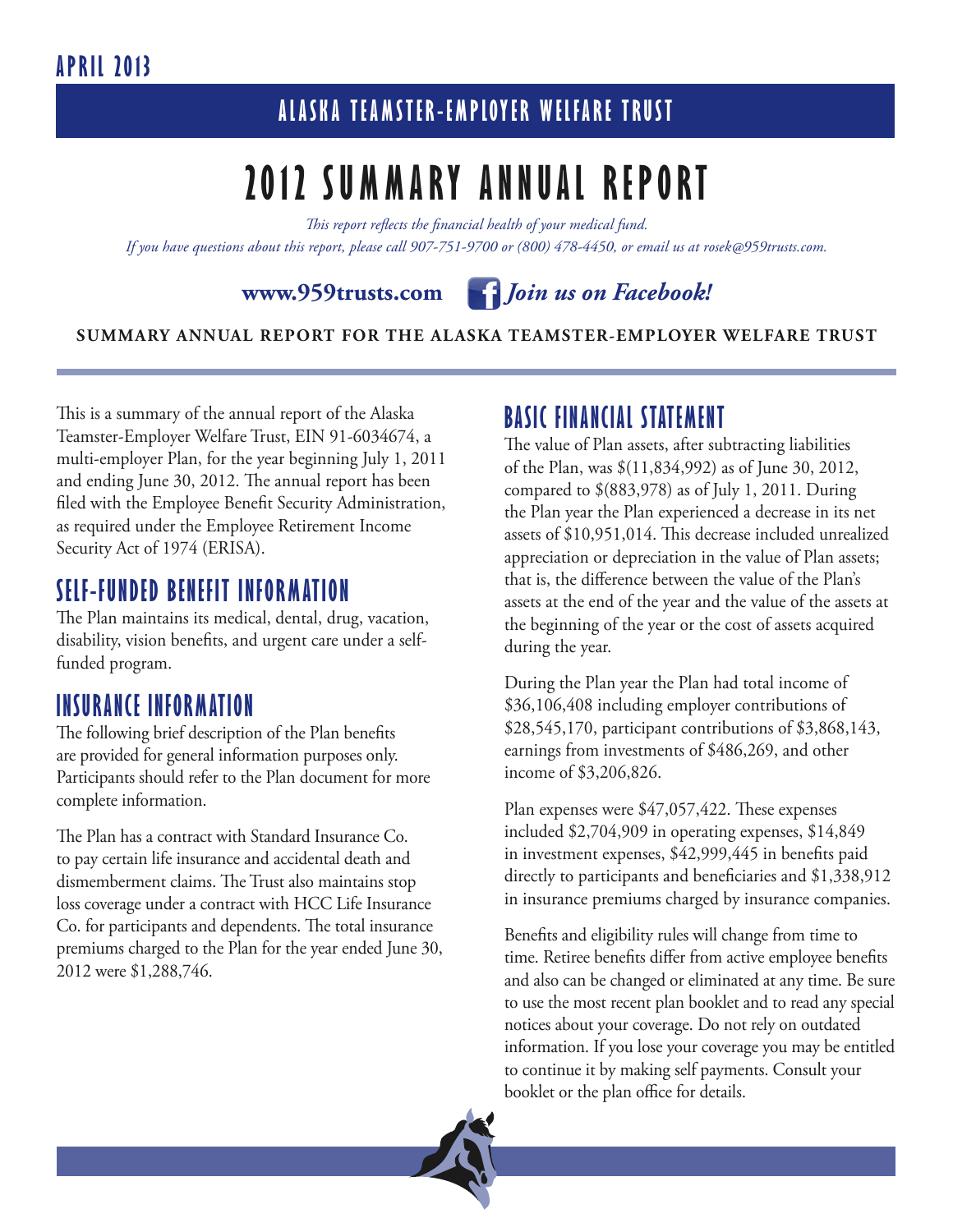## **YOUR RIGHTS TO ADDITIONAL INFORMATION**

You have the right to receive a copy of the full annual report, or any part thereof, on request. The items listed below are included in that report:

- 1. An accountant's report;
- 2. Assets held for investments;
- 3. Insurance information including sales commissions paid by insurance carriers.

To obtain a copy of the full annual report, or any part thereof, write or call Alaska Teamster-Employer Service Corporation, 520 East 34th Avenue, Suite 107, Anchorage, AK 99503, (907) 751-9700 or (800) 478-4450. The charge to cover copying costs will be \$.25 per page for any part thereof.

You also have the right to receive from the Contract Administrator, on request and at no charge, a statement of the assets and liabilities of the Plan and accompanying

notes, or a statement of income and expenses of the Plan and accompanying notes, or both. If you request a copy of the full annual report from the Contract Administrator, these two statements and accompanying notes will be included as part of that report. The charge to cover copying costs given above does not include a charge for the copying of these portions of the report because these portions are furnished without charge.

You also have the legally protected right to examine the annual report at the main office of the Plan, 520 E. 34th, Suite 107, Anchorage, Alaska 99503 and at the U.S. Department of Labor in Washington, D.C. or to obtain a copy from the U.S. Department of Labor upon payment of copying costs. Requests to the Department should be addressed to: Public Disclosure Room, N-1513, Employee Benefit Security Administration, U.S. Department of Labor, 200 Constitution Avenue, N.W., Washington, D.C. 20210.

### **WOMEN'S HEALTH AND CANCER RIGHTS ACT OF 1998**

Did you know that your Plan, as required by the Women's Health and Cancer Rights Act of 1998, provides benefits for mastectomy-related services including reconstruction and surgery to achieve symmetry between the breasts, prostheses, and complications resulting from a mastectomy (including lymphedema)? Call your Plan Administrator at (907) 751-9700 or you may dial (800) 478-4450 (toll free) for more information.

## **NOTICE OF PRIVACY PRACTICES**

The Notice of Privacy Practices describes how medical information about you may be used and disclosed and how you can get access to this information. This notice is available to you in several ways:

- 1. You may call 1-800-478-4450 outside Anchorage or 751-9700 in Anchorage and request a copy of the Notice,
- 2. You may go online to www.959trusts.com, click on *Health & Welfare Forms* and then the *Privacy Notice*, or
- 3. You may write and request a copy.

This is the same notice provided to you in 2006 and again in 2009; or later, if your eligibility began after those dates. We are required to send you the Privacy Practices or the availability of these Practices every three years.

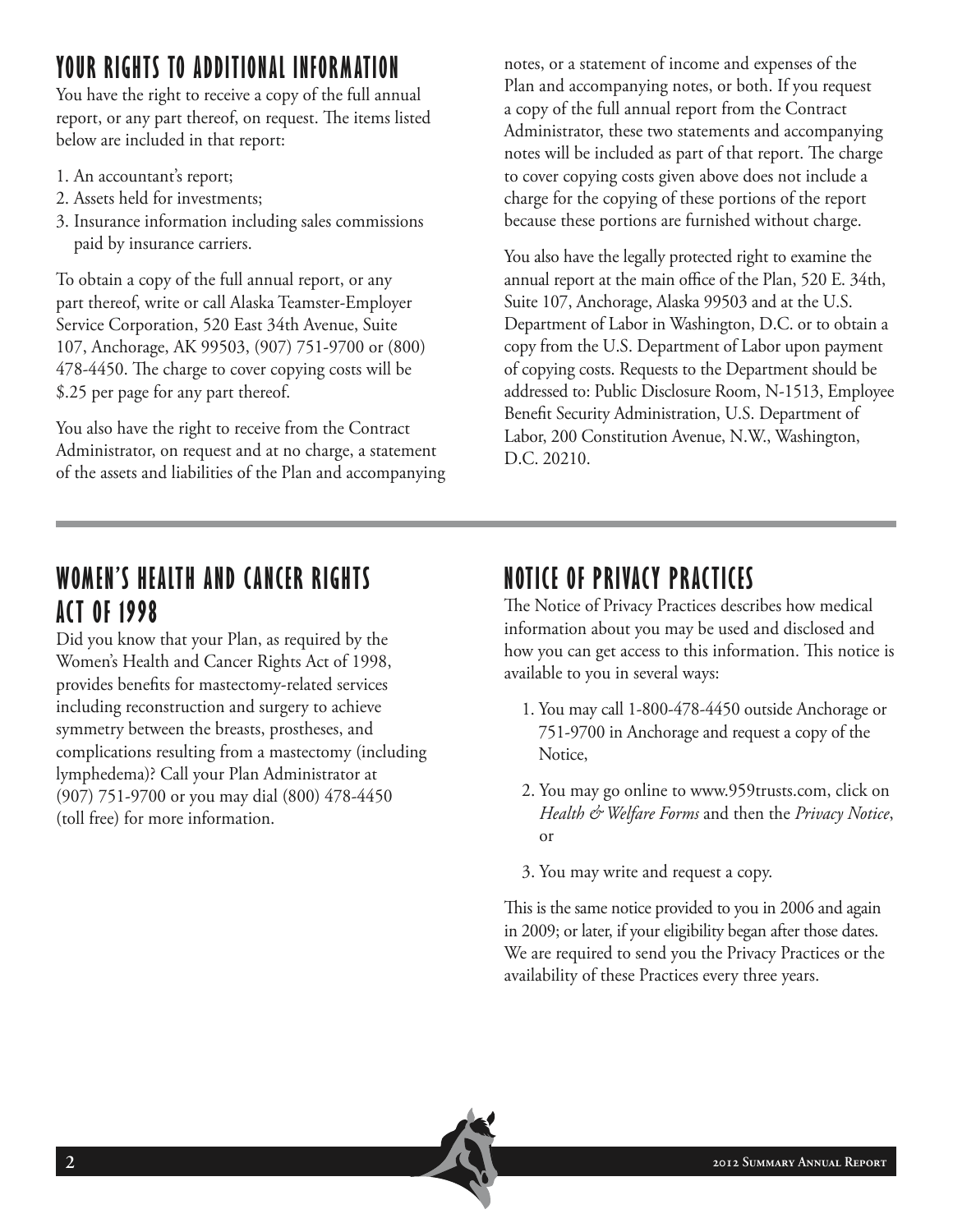# **SUMMARY OF PLAN CHANGES**

**Please read this important notice summarizing changes to your health Plan.** Effective May 1, 2013, the Plan has been changed to a new method of eligibility to begin Plan coverage and to continue it. Instead of eligibility being based on covered hours worked, eligibility now depends on the amount of contributions made to the Plan on your behalf and held in your Dollars Bank (which replaces the former Hours Bank), the Level of Plan coverage you select, and any self-payments you may need to make to continue coverage. Effective July 1, 2013, the annual maximum benefit payable on behalf of any participant, dependent, or retiree is \$2,000,000, and the penalty that formerly applied to non-preferred provider hospital and surgical facilities in the Anchorage area now generally applies to any non-preferred hospital or surgical facility in Alaska within 75 miles of a preferred provider facility. **Further details of the changed sections of the Plan follow.**

### **Effective May 1, 2013**

Section 1.1 – Introduction to Plan Levels, Dollars Bank Account, and Self-Payment Account This Plan provides coverage at three Plan Levels: Employee-Only, Employee-Plus, and Family. The Employee-Only level covers only you, as the employee with employer contributions made on your behalf to the Plan. The Employee-Plus level covers either you and your eligible spouse, or you and your eligible children. The Family level covers you, your eligible spouse, and your eligible children.

The cost of each Plan Level is determined by the Trustees. When you begin having employer contributions made for your coverage under the Plan, you will have a choice about which Plan Level to select. If you do not make a selection when required, you will be enrolled in the Employee-Only Plan Level. Plan Level selections can only be changed at yearly Open Enrollment, or when certain changes have occurred in your family.

Employer contributions properly made to the Trust on your behalf are credited to your Dollars Bank account under the Plan. You first become eligible for the Plan based on a sufficient amount of employer contributions being made to the Plan and credited to your Dollars Bank account over a six-month period.

Once you are eligible for the Plan, continued payments for your coverage at your Plan Level are made month by month from your Dollars Bank. If your Dollars Bank reaches a certain level but does not have sufficient funds to pay for the next month of coverage at your Plan Level, you have the option of making self-payments (using approved payment methods) to maintain coverage. To make self-payments automatically, you can deposit up to the amount of the cost of one month of coverage at your Plan Level into a Self-Payment Account. With a Self-Payment Account, a deduction from your Self-Payment Account will automatically be made in the amount needed for you to maintain coverage at your Plan Level.

#### Section 1.2 – Eligibility for Employees

An Employee becomes a Participant and is eligible as an Active Employee for Health and Welfare benefits described in this Booklet – medical, prescription drug, vision, and dental programs, time loss benefits, life insurance, dependent life insurance, and accidental death and dismemberment benefits – *if* the Employee: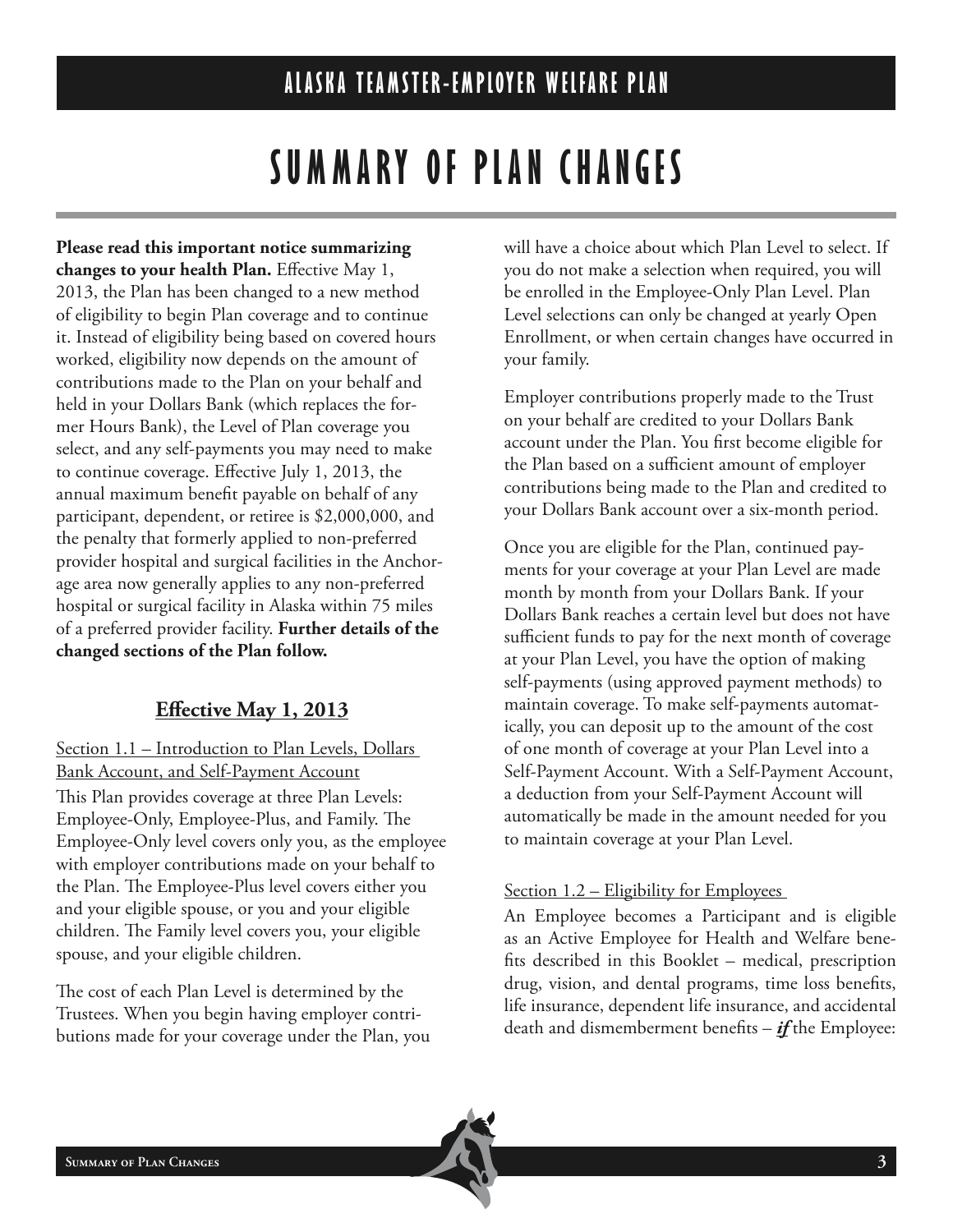- is an Employee of a Contributing Employer working pursuant to a Collective Bargaining Agreement or Written Agreement that requires contributions to the Trust on behalf of the Employee, and
- for a period of six consecutive Payroll Months or less, his Dollars Bank account is credited with employer contributions equal to at least the monthly cost of coverage at the highest Plan Level.

#### *How an Employee Becomes Eligible for Coverage as an Active Employee*

An Employee becomes eligible for coverage as an Active Employee on the first day of calendar month after a period of six consecutive months or less in which his Dollars Bank account is credited with employer contributions equal to at least the monthly cost of coverage at the highest Plan Level.

An Active Employee who has met the initial eligibility requirements will be automatically enrolled in Employee-Only coverage. Enrollment of a spouse and/or children under the Employee-Plus or Family coverage levels requires a timely and properly-completed enrollment form. Otherwise, the Eligible Employee will remain enrolled in Employee-Only coverage until a change at the Plan's next Open Enrollment or (if available) a change at Special Enrollment. Enrollment forms are available online and from the Trust Customer Service Office.

*Continuation of Eligibility as an Active Employee* An Active Employee will continue to be eligible for benefits as an Active Employee in one of two ways.

First, an Active Employee's coverage will automatically be continued to the next month if, as of the 25th day of a month in which he has coverage as an Active Employee, his Dollars Bank account contains sufficient employer contributions to pay for the following month's coverage at his Plan Level. This payment from your Dollars Bank will be made automatically and is mandatory (except for certain members covered by

the Uniformed Service Employment and Reemployment Rights Act).

Second, an Active Employee can continue coverage if, as of the 25th day of a month in which he has coverage as an Active Employee his Dollars Bank account contains at least \$300 in properly-credited Employer contributions, and no later than the 10th day of the following month he makes a self-payment of the difference between the amount in his Dollars Bank account and the monthly cost of coverage for his Plan Level. (Please contact the Trust Office for details regarding approved methods of payment.) Any amount in your Self-Payment Account as of the 25th of the month will be automatically applied toward the difference between the cost of coverage at your Plan Level and the amount in your Dollars Bank account at that date.

An Employee who does not qualify for continued eligibility as an Active Employee will be eligible to elect COBRA continuation coverage, as specified in Section 14. The continuation of eligibility rules in this section regarding Active Employees do not apply to Employees or their family members who are eligible based on COBRA continuation coverage.

#### 1.3 – Dollars Bank Account For Employees

Funds properly contributed to the Trust by an Employer pursuant to a Collective Bargaining Agreement or Written Agreement are credited to the Employee's Dollars Bank account. Funds in your Dollars Bank account are used solely to pay the monthly cost for coverage under the Plan at your Plan Level, and cannot be used for any other purpose.

In your Dollars Bank, you can accumulate and retain up to six times the monthly cost of the Plan Level in which you are enrolled. If you change Plan Levels, your maximum Dollars Bank amount will be adjusted at the time of that change.

If no contributions are properly made to your Dollars Bank for a period of 12 consecutive months and in those 12 months you do not have eligibility under the Plan as an Active Employee or under COBRA, your

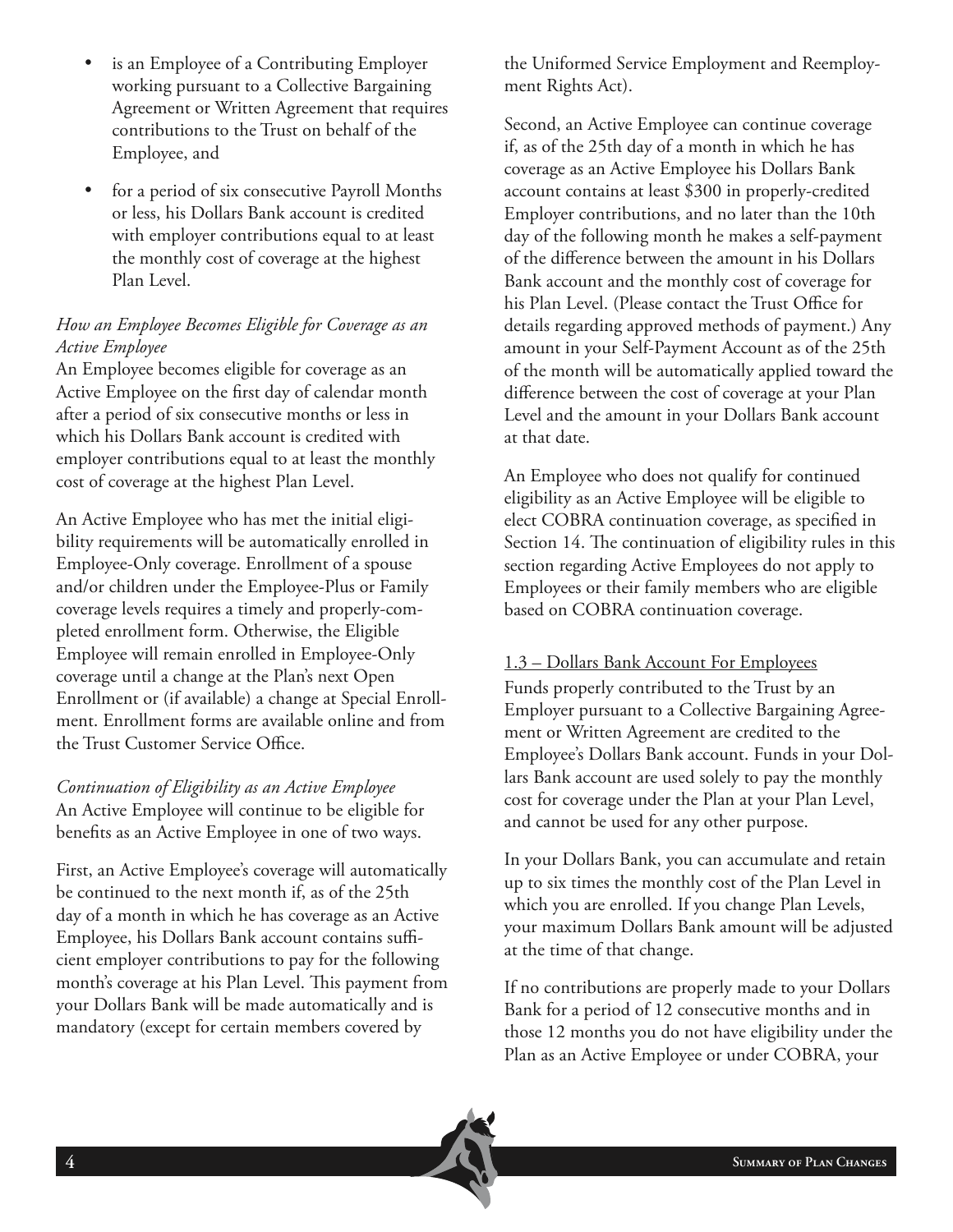current Dollars Bank account will be permanently forfeited. However, if you provide proof to the Plan that during such a 12-month period without Dollars Bank contributions you have been on an approved military or disability leave and so have retained your employment status with a contributing Employer to the Trust, your Dollars Bank will not be forfeited so long as you retain your employment status with that employer.

Any Active Employee working under a Collective Bargaining Agreement when the Employees covered by that Collective Bargaining Agreement voluntarily terminate participation in the Trust forfeits all amounts remaining in his Dollars Bank at the end of the calendar month immediately following the month in which the Collective Bargaining Agreement providing for participation in the Trust is no longer in effect. Also, any service as an Employee of that Employer will not be considered in determining eligibility to become a Retired Participant.

#### 1.4 – Self-Payment Account for Employees

An eligible Active Employee may choose to deposit personal funds into a Self-Payment Account, for the purpose of automatically having funds available and automatically credited toward self-payments that may be needed to maintain Plan coverage at the employee's Plan Level. The maximum amount in a Self-Payment Account is the cost of one month of coverage at your Plan Level. If you provide funds to be deposited in your Self-Payment Account in excess of the onemonth coverage cost maximum, the Trust will deposit the allowed amount into your Self-Payment Account and refund the excess to you. *The money pre-paid could only be used in the same circumstances as a Partial payment.*

If you have funds in a Self-Payment Account, you are eligible to make a partial payment, and those funds are sufficient to allow you to continue coverage at your Plan Level, a deduction from your Self-Payment Account will automatically be made in the amount needed to maintain coverage at your Plan Level.

#### 1.5 – Certificate of Creditable Coverage for Health Benefits

If your coverage under this Plan ends and you become eligible for a new health plan, the length of time you were covered under this Plan may be used to reduce the length of any pre-existing condition exclusion period contained in your new plan.

When your coverage ends, the Plan will give you a certificate of creditable coverage. You may also request a certificate of creditable coverage, and one will be provided to you. This certificate provides information your new plan may need. You should check with your new plan's administrator to verify whether your new plan has a limitation for pre-existing conditions and how creditable coverage is applied under that plan. You may present this certificate to your new plan so that your new plan will know to apply your creditable coverage to the preexisting condition exclusion period under your new plan.

#### 1.6 – Initial Enrollment, Open Enrollment, and Special Late Enrollment rules for Medical, Dental, Vision, and Prescription Drug Benefits

#### *Initial Enrollment*

When you first have Employer contributions made to a Dollars Bank account containing no Employer contributions or when you first become eligible (or requalify) for Plan coverage based on Employer contributions, the Plan will notify you that you have the option to elect coverage at one of the Plan Levels – Employee-Only, Employee-Plus, or Family, using an approved enrollment form provided by the Plan. This initial coverage election period will end 45 days after you first become eligible (or requalify) for Plan coverage. If you do not properly elect coverage on an approved enrollment form and provide all required documentation during that initial coverage election period, you will automatically have your coverage election set as Employee-Only.

Your initial coverage election can be changed at any time during the initial coverage election period, by providing a new properly-completed enrollment form and all required documentation. After that initial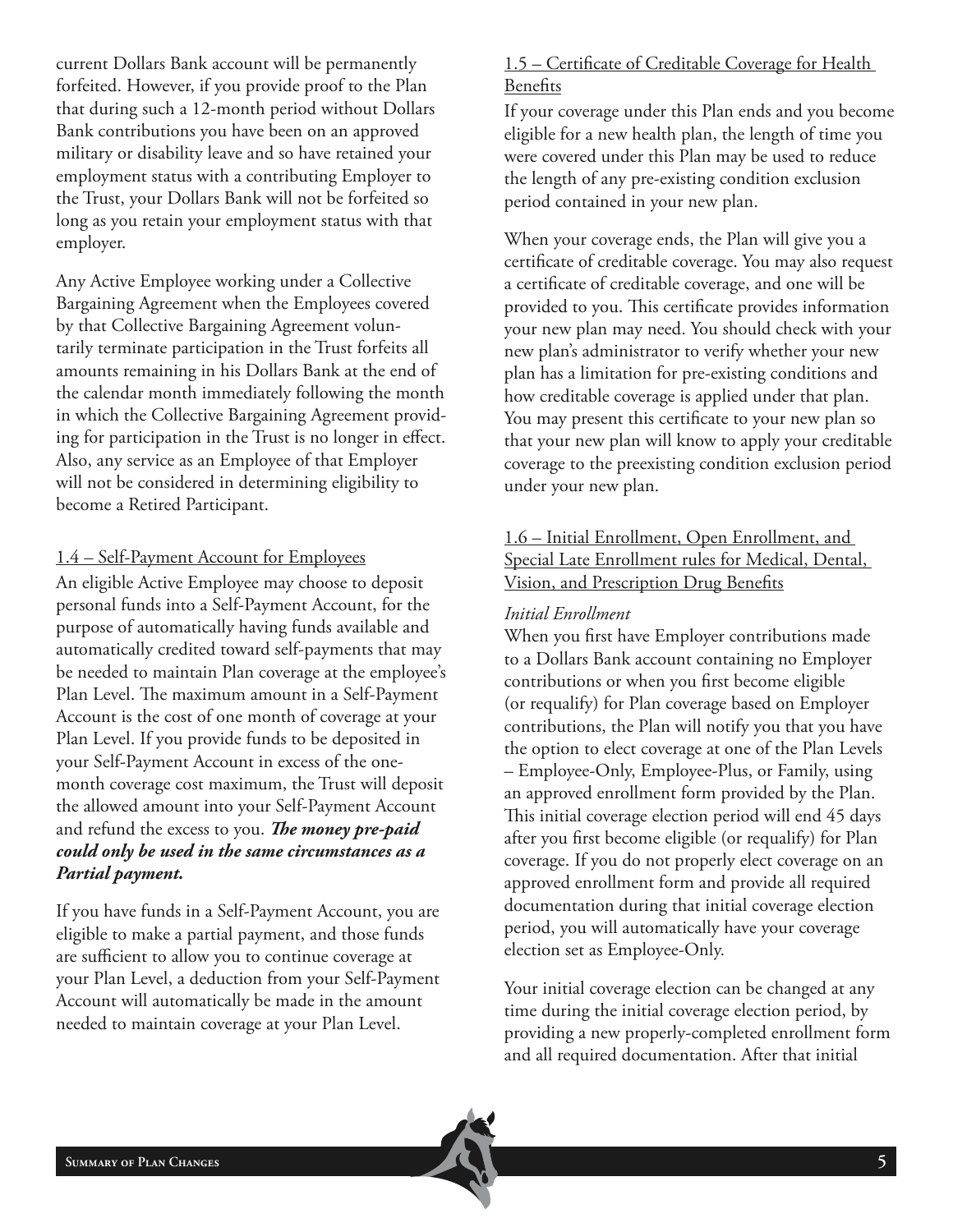coverage election period ends, your initial coverage election can only be changed at the next annual Open Enrollment set by the Plan, or if you qualify for Special Enrollment because of one of the changes described below.

#### *Open Enrollment*

The Plan will set a period each year during which you may change the Plan Level that you have selected. If you do not provide a properly-completed new election form during the Plan's Open Enrollment period, your previously-selected Plan Level (Employee-Only, Employee-Plus, or Family) will remain in effect and cannot be changed until the next Open Enrollment or Special Enrollment period that applies to you. Active Employees and COBRA participants will be allowed to make election changes during Open Enrollment.

#### *Special Enrollment*

Active Employees and COBRA participants may change the election of Plan Level coverage in any of the following 30-day Special Enrollment periods:

- 1. Within 30 days following marriage or divorce of the Employee.
- 2. Within 30 days of birth, adoption, or placement for adoption of a child who would qualify as an eligible Dependent of the Employee under the terms of the Plan at the Employee-Plus or Family coverage levels.
- 3. Within 30 days of the death of a spouse, child, or child placed with the Employee for adoption who is eligible for coverage under this Plan as a Dependent under the Employee-Plus or Family coverage levels.
- 4. Within 30 days of a loss of coverage to an Employee or, an Employee's Spouse, or an Employee's Dependent where that individual is not enrolled in this Plan but would be eligible for coverage under this Plan at one of the Plan Levels, and the loss of coverage is from another health insurance policy or program (including any COBRA Continuation Coverage, individual insurance, or a

public program such as Medicaid), *if the other coverage terminated due to any of the following reasons:*  (1) termination of employment or reduction in the number of hours of employment, or death, divorce or legal separation; (2) termination of employer contributions toward the other coverage; or (3) if the other coverage was COBRA coverage, the exhaustion of that coverage. COBRA coverage is "exhausted" if it ceases for any reason other than failure of the individual to pay premiums on a timely basis.

5. Within 30 days of an Employee's Spouse or Dependent newly becoming eligible for coverage under another health insurance policy or program (including any COBRA Continuation Coverage, individual insurance, or a public program such as Medicaid).

If an Active Employee is not in an open enrollment or Special Enrollment period and is enrolled in Employee-Plus coverage but does not have any eligible Dependents, his or her Plan Level will be automatically changed to Employee-Only. If an Active Employee is not in an open enrollment or Special Enrollment period and is enrolled in Family coverage but either does not have any eligible children, or does not have an eligible Spouse, his or her Plan Level will be automatically changed to Employee-Plus.

#### 1.7 – Termination of Active Eligibility for Employees

- 1. For Employees and their Dependents, the date that the Employee's Dollars Bank contributions and any self-payments are not sufficient to continue coverage;
- 2. The date the Employee or Dependent enters fulltime service (more than 31 days) in the Uniformed Services of the United States, except as provided under the section of this Booklet entitled *Continued Coverage While in Uniformed Service*;
- 3. The date the Employee or Dependent enters the military service of any country other than the United States;

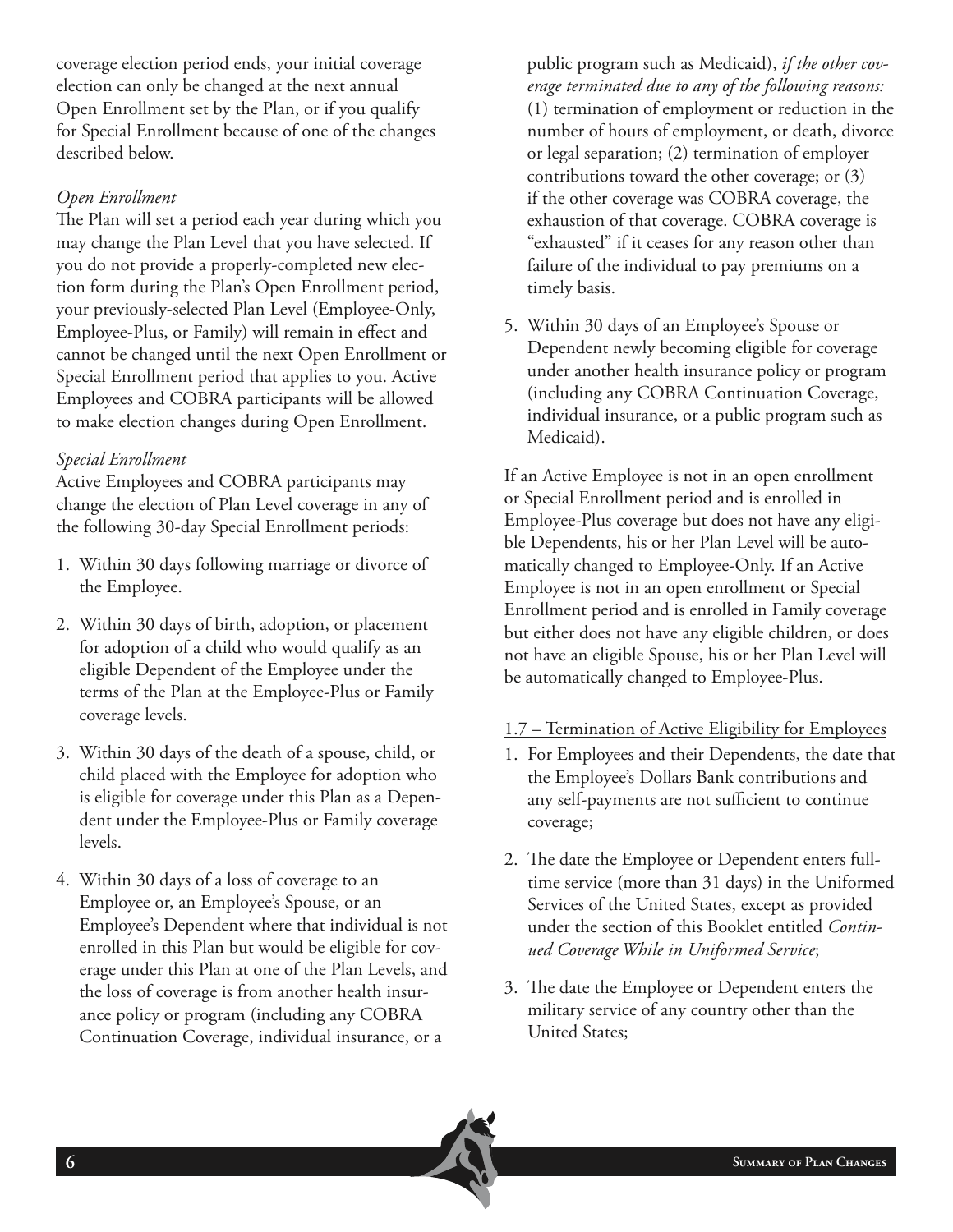- 4. For all Participants, the date the Plan terminates.
- 5. For an Employee, as of the first day of the calendar year for which the Employee submits a waiver of coverage for himself or herself for that calendar year, in such form as approved by the Plan, and only to the extent that the form is duly signed by such Employee and no claims for such Employee have been submitted to the Plan for such calendar year. Once submitted and approved, such waiver of coverage shall be irrevocable for the calendar year involved, and shall automatically expire at the end of that calendar year.
- 6. For the Spouse an Employee, as of the first day of the calendar year for which the Employee or Spouse submits a waiver of coverage for himself or herself for that calendar year, in such form as approved by the Plan, and only to the extent that the form is duly signed by such Spouse and no claims for such Spouse have been submitted to the Plan for such calendar year. Once submitted and approved, such waiver of coverage shall be irrevocable for the calendar year involved, and shall automatically expire at the end of that calendar year.

#### 1.8 – Reinstatement of Active Eligibility For **Employee**

If an Employee's eligibility terminates due to insufficient Dollars Bank funds, non-payment of a self-payment required to continue coverage, or termination of coverage under COBRA or USERRA, coverage as an Active Employee may be reinstated in the following ways:

1. Within 13 months after coverage ends, the Employee is properly credited with sufficient funds in his Dollars Bank account, received over a period of six months or less, to pay for one month of coverage at his Plan Level. Eligibility is reinstated and coverage is provided on the first day of the calendar month following the month in which the Dollars Bank reaches the required level.

2. If more than 13 months elapse after coverage ends, the Employee again meets the initial eligibility requirements described above in Section 1.2*.*

#### 1.9 – Continued Coverage While in Uniformed Service

If an Eligible Employee performs service in the Uniformed Service of the United States, federal law provides certain rights to continued coverage under this Plan. An Eligible Employee may choose to continue coverage for up to a maximum of 24 months from the date that service commences (unless the Eligible Employee or Dependents have a right to a longer period of continued coverage as described in Section 14).

The term "Uniformed Service" means the Armed Forces (including the Coast Guard), the Army National Guard and the Air National Guard when engaged in active duty for training, inactive duty training, or full-time National Guard duty, the commissioned corps of the Public Health Service, and any other category of persons designated by the President in time of war or emergency. Voluntary and involuntary service are covered, as are various types of duty: active duty, active and inactive duty for training, National Guard duty under Federal statute, absence from employment for fitness-for-duty examination, and performance of funeral honor duty.

If an Employee (and his or her eligible Dependents) is eligible for benefits as of the date of entry into the Uniformed Service, and the Employee's absence is due to a Uniformed Service leave of **31 days or less**, coverage will be continued at no cost to the Employee. The Employee will be credited with Dollars Bank contributions necessary to keep coverage in effect as if the Employee had worked in covered employment with a Contributing Employer during the period of service.

If an Eligible Employee (and his or her eligible Dependents) is eligible for benefits as of the date of entry into the Uniformed Service of the United States, and the Employee's absence is due to a Uniformed Service leave of 31 days or more, the Employee or eligible Dependent(s) may elect to continue coverage

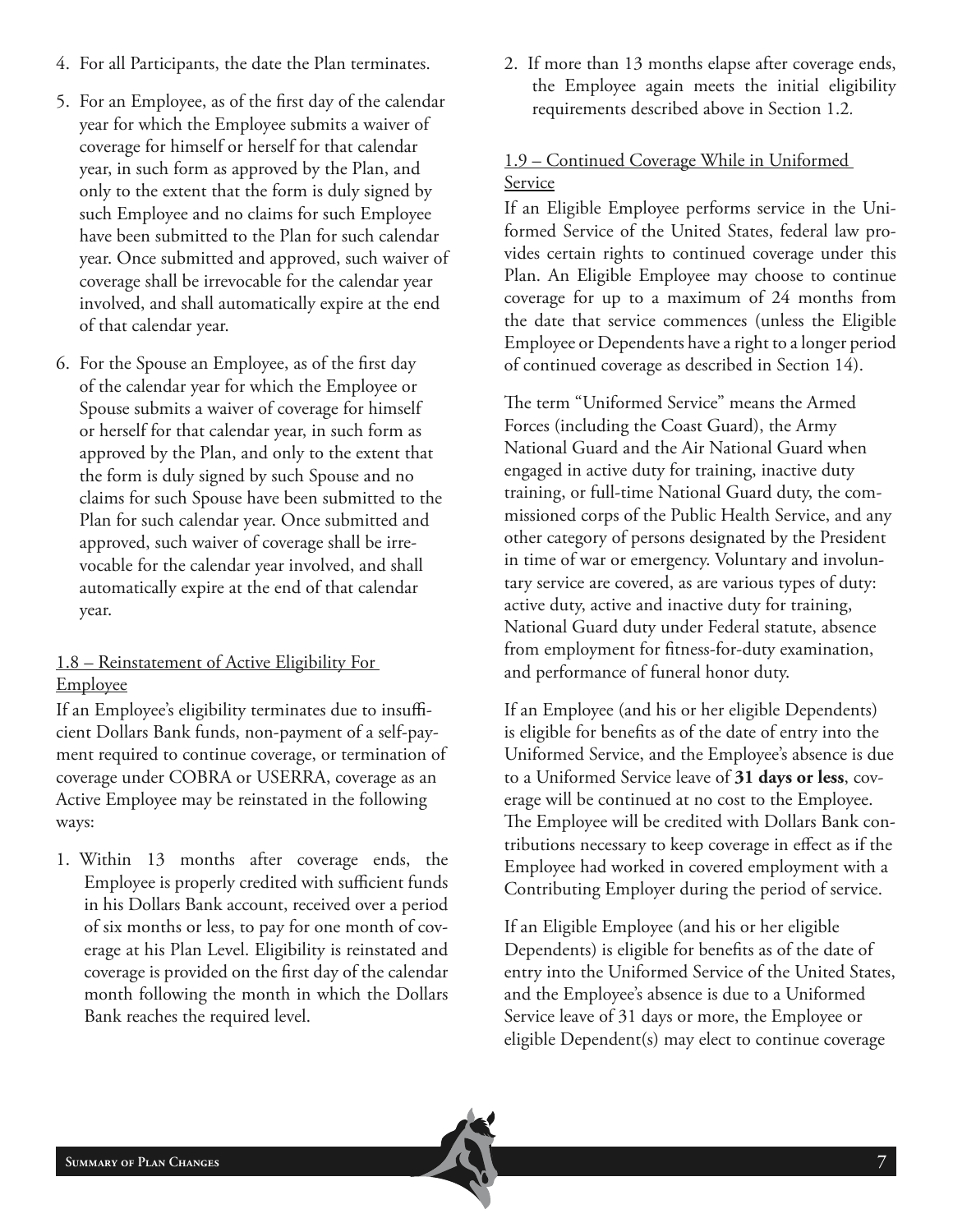by: (1) using available Dollars Bank funds, or (2) self-payment under the provisions of the Uniformed Service Employment and Reemployment Rights Act of 1994 (USERRA). An Employee electing to continue coverage need not use his/her Dollars Bank and may always pay the required premium and preserve the Dollars Bank account, but if he/she chooses to use his/her Dollars Bank to pay USERRA premiums, the portion of the hour bank that is used will not be recredited to the Employee upon reinstatement.

A premium for continuation coverage under USERRA will be in an amount established by the Trust. Such premium shall be payable in monthly installments. The maximum length of USERRA continuation coverage is the lesser of:

- 24 months beginning on the day that the Uniformed Service leave commences; or
- a period ending on the day after the Eligible Employee fails to return to employment within the time allowed by USERRA.

If health care expenses are incurred by the Employee or Dependents during a period of Uniformed Service leave, and those expenses are submitted to the Plan and benefits are paid by the Plan, the Employee will be deemed to have chosen continued coverage for the month(s) beginning when the Employee entered Uniformed Service leave through the last month in which those health care expenses were incurred. In this case, available funds will be deducted from the Employee's Dollars Bank account to provide eligibility to the extent possible.

*Reinstatement of Eligibility following Uniformed Service* If an Employee was eligible for benefits on the date of entry into the Uniformed Service and upon completion of service the Employee notifies the Employer of his or her intent to return to employment as specified in USERRA, the Employee's eligibility will pick up as it was the day before the Employee entered into Uniformed Service.

The Plan pays no benefits for conditions incurred or aggravated during performance of duties in the Uniformed Service.

If there is any conflict between these provisions and USERRA, the minimum requirements of USERRA shall govern.

#### 1.10 – Family and Medical Leave Act

The Family and Medical Leave Act of 1993 (FMLA) generally provides that in certain situations an Eligible Employee is entitled to take up to 12 weeks of unpaid leave during any 12-month period, and that in such situations the Contributing Employer is required to continue coverage for the Employee.

In addition, FMLA provides for up to 26 weeks of caregiver leave for an employee to care for a covered family member who incurred a serious physical or mental illness in the line of duty in covered military service. The total FMLA leave for this military service member care, combined with other FMLA leave, cannot exceed 26 weeks.

FMLA leave also includes up to 12 weeks of "qualifying exigency" leave arising out of the following situations affecting a covered family member in military service: (1) certain short-notice deployments; (2) certain military events, programs, or ceremonies; (3) childcare and school activities; (4) financial or legal appointments; (5) counseling; (6) rest and recuperation; (7) certain post-deployment activities; and (8) other activities as agreed upon by the employee and employer.

Determination as to whether a leave of absence is an FMLA leave shall be made by the Contributing Employer, and is subject to review by the Board of Trustees. If requested, an Employee must submit proof acceptable to the Trust that the leave is in accordance with FMLA provisions.

An Eligible Employee is entitled to continue coverage under FMLA if he or she:

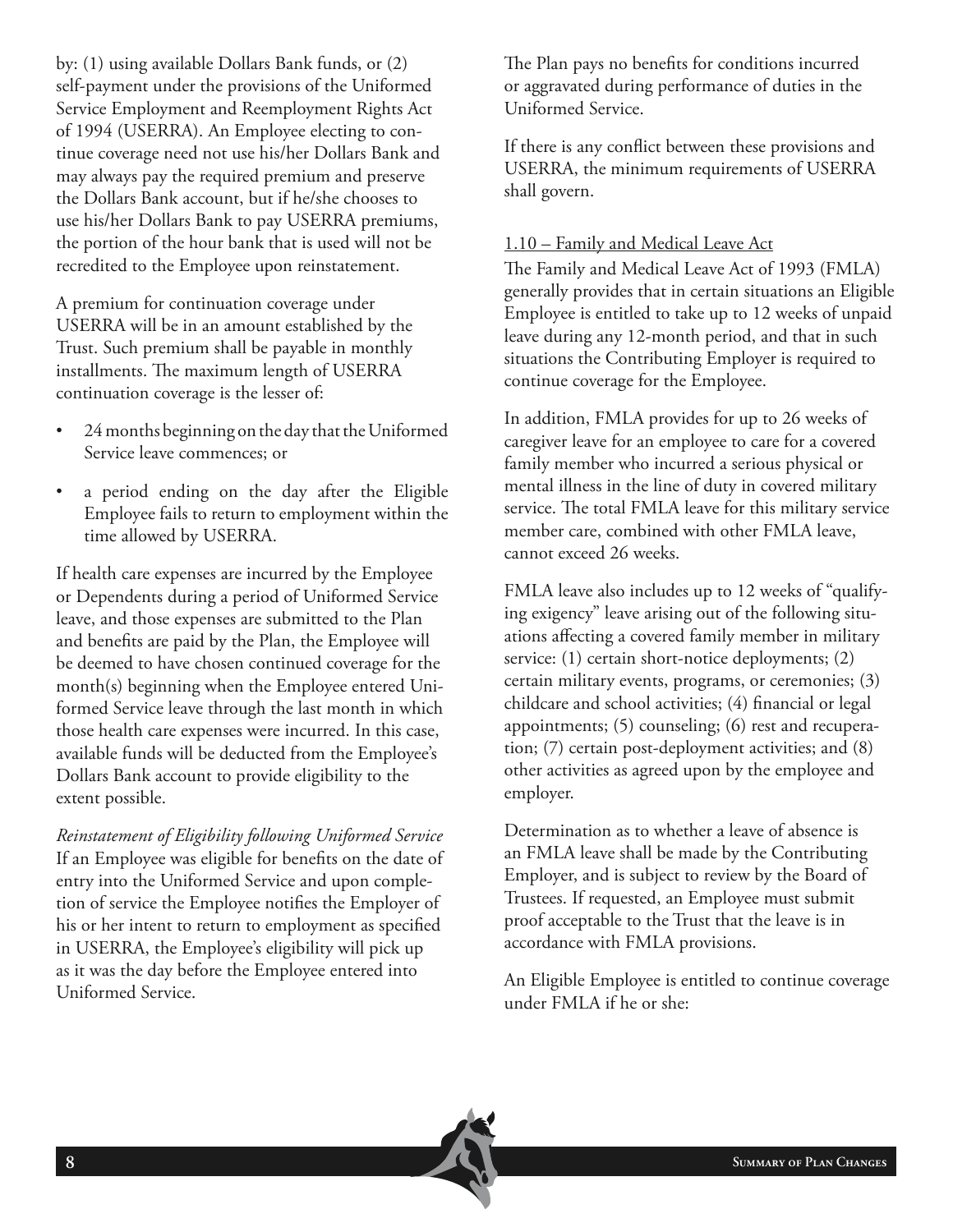- is employed by a Contributing Employer with 50 or more total employees within 75 miles from the Employee's work site, or the Contributing Employer is a public agency; and
- has worked for his or her Contributing Employer for at least 12 months; and
- has worked at least 1,250 hours during the 12 month period preceding the start of the FMLA leave of absence; and
- is on a FMLA-qualified leave from employment with the Contributing Employer.

In the event that both a husband and wife are covered as Eligible Employees, the FMLA continued coverage may not exceed a combined total of 12 weeks if the FMLA leave is related to the birth or placement of a child or to caring for a parent with a serious health condition. If an Employee is on a FMLA leave on the day coverage is to begin, coverage will nonetheless begin.

If an Employee becomes eligible for both: (a) FMLA coverage due to the Employee's own disability, and (b) this Plan's 29-month *Extended Benefits for Total Disability,* continuation of eligibility will run concurrently until the FMLA leave is exhausted, then the available balance of *Extended Benefits for Total Disability* will be applied. Continuation of eligibility under FMLA is concurrent with all other continuation options except for COBRA; an Employee is eligible to elect COBRA Continuation Coverage as of the day FMLA coverage ceases.

Continuation of coverage under FMLA ends on the earliest of:

- The day the Employee returns to work;
- The day the Employee notifies his or her Employer that he or she is not returning to work;
- The day coverage under the Plan would otherwise end (i.e., Plan maximum has been paid); or
- The day after coverage has been continued under FMLA for 12 weeks.

Employees should contact their Employer to find out more about Family and Medical Leave and the terms on which an Employee may be entitled to it.

If there is any conflict between these provisions and FMLA, the minimum FMLA provisions shall govern.

#### 1.11 – Spouses with Dual Employer Contributions to the Plan

If spouses both become eligible as Active Employees, they will be allowed to make a joint election on a form approved by the Plan to waive one spouse's right to his or her Dollars Bank balance and all Employer contributions otherwise payable into the Dollars Bank account of that spouse, and instead direct all such Dollars Bank funds and Employer contributions into the Dollars Bank account of the other spouse.

Any such election will be effective as of the first day of the month next following the properly-completed election by both spouses, and at that time all Dollars Bank funds held by the waiving spouse shall be transferred to the Dollars Bank of the other spouse. Spouses making this election acknowledge and accept that:

- This election can only be changed during the annual open enrollment or if you divorce, and only on a prospective basis – that is, for new Dollars s Bank contributions received after the change. Previously-transferred and received Dollars s Bank contributions will only be transferred back to the other spouse at death of the originally-designated spouse upon death.
- The spouse whose Dollars Bank account is designated as the sole recipient of both spouses' Dollars Bank funds and contributions